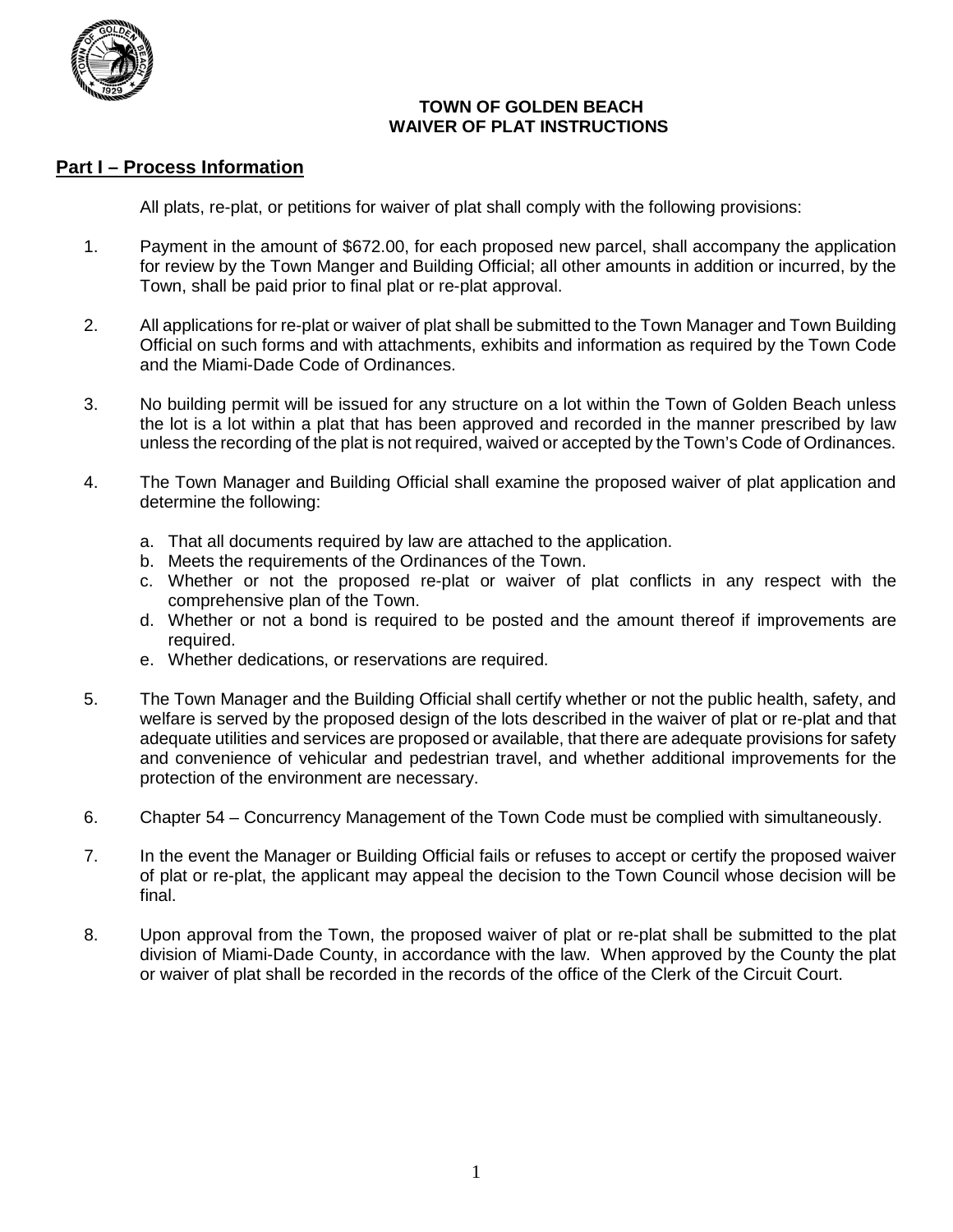

# **TOWN OF GOLDEN BEACH WAIVER OF PLAT INSTRUCTIONS**

### **Part II–Waiver of Plat/Re-plat-Submittal Requirements**

- **1.** Proof that the new proposed lot(s) meet the full size lot requirements of Town Code Section 66-1. Definitions: "Full Size Lot" means a lot with a minimum frontage of 100 feet, and a minimum area of 15,000 square feet (based upon a minimum depth of 150 feet for a 100 foot rectangular lot).
- 2. Removal from the new proposed parcels any existing structure or impervious area by obtaining a demolition permit.
- 3. All utilities shall be provided to the new parcels at the owner's expense, including water, sanitary sewer, curb cuts, gas, telephone, power and cable TV, or provisions to do so.
- 4. The newly created parcels shall be made to erosion guidelines, landscaped and contain a ground cover of grass.
- 5. Submittal of Eight copies of the completed application for waiver of plat/re-plat, along with:
	- a. Eight copies of a Certified copy of the recorded Deed showing the current owner of the properties in question.
	- b. Eight sets of the original survey, signed and sealed, showing the original tract(s) as they exist. Eight sets of each new proposed waiver of plat survey(s). The waiver of plat survey shall include the following items:
		- i. Legal description of the parent tract.
		- ii. Legal description of each parcel to be created.
		- iii. Location of property lines, existing easements, buildings, watercourses and other essential features.
		- iv. Location of any existing sewers and water mains, or any underground or overhead utilities, culverts and drains on the property to be subdivided
		- v. Date of survey, north point and graphic scale.
		- vi. The proposed lot lines with dimensions.
		- vii. Existing ground elevations of the property.
		- viii. Existing easements or restrictions shown on underlying plat shall be shown.
		- ix. The location of all buildings, swimming pools, slabs, fences and other permanent structures on the adjacent properties that would be nonconforming with the creation of this division of land.
	- c. Eight copies of the proposed landscape plan, (half size)
- 6. One copy of item number 5, a through c, shall be compiled into one package of eight complete sets at the time of submittal.
- 7. The applicant prior to the waiver of plat approval and execution shall pay all costs of the process, including Town Attorney fees.

Packages for submittal will not be accepted by courier delivery. Information submitted must be stamped and documented at Town Hall by the applicant submitting the request.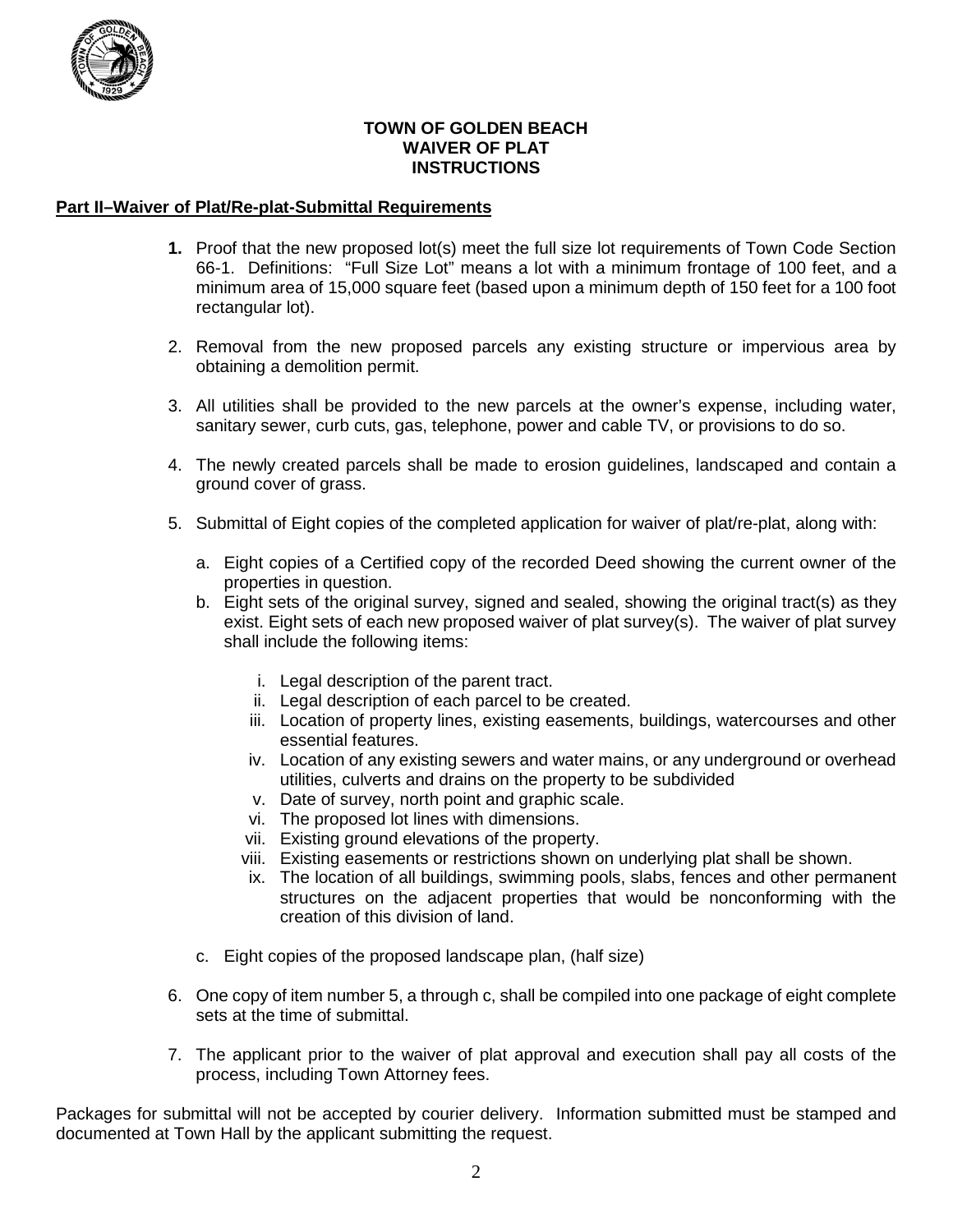

### **Town of Golden Beach Application Form Re-plat/Waiver of Plat For Division of Land without Plat**

| 1. |                                                                                                                                                                                                        |                                 |  |
|----|--------------------------------------------------------------------------------------------------------------------------------------------------------------------------------------------------------|---------------------------------|--|
|    | Mailing Address: Mail and Mail and Mail and Mailing Address: Mail and Mail and Mail and Mail and Mail and Mail                                                                                         |                                 |  |
|    |                                                                                                                                                                                                        |                                 |  |
|    | Legal Description of Proposed Waiver of Plat Parcels:                                                                                                                                                  |                                 |  |
|    |                                                                                                                                                                                                        |                                 |  |
| 3. | Date when cutout parcel was separated from original Tract (if already sold)                                                                                                                            |                                 |  |
|    | 4. Folio number of original Tract:<br>A. Folio number of original Tract:                                                                                                                               |                                 |  |
|    | Legal description of original Tract: <b>All any of the Contract of Contract Contract of Contract Contract Contract</b>                                                                                 |                                 |  |
|    |                                                                                                                                                                                                        |                                 |  |
|    | 6. Name of owner of balance of original tract:<br>Address: Address:                                                                                                                                    |                                 |  |
|    |                                                                                                                                                                                                        | License #______________________ |  |
|    | 8. Proposed use of property and purpose of request:                                                                                                                                                    |                                 |  |
|    | Owner Certification: This is to certify that I am the owner of the property described in this application and<br>that all information supplied herein is true and correct to the best of my knowledge. |                                 |  |
|    | Signature of Owner                                                                                                                                                                                     |                                 |  |
|    |                                                                                                                                                                                                        |                                 |  |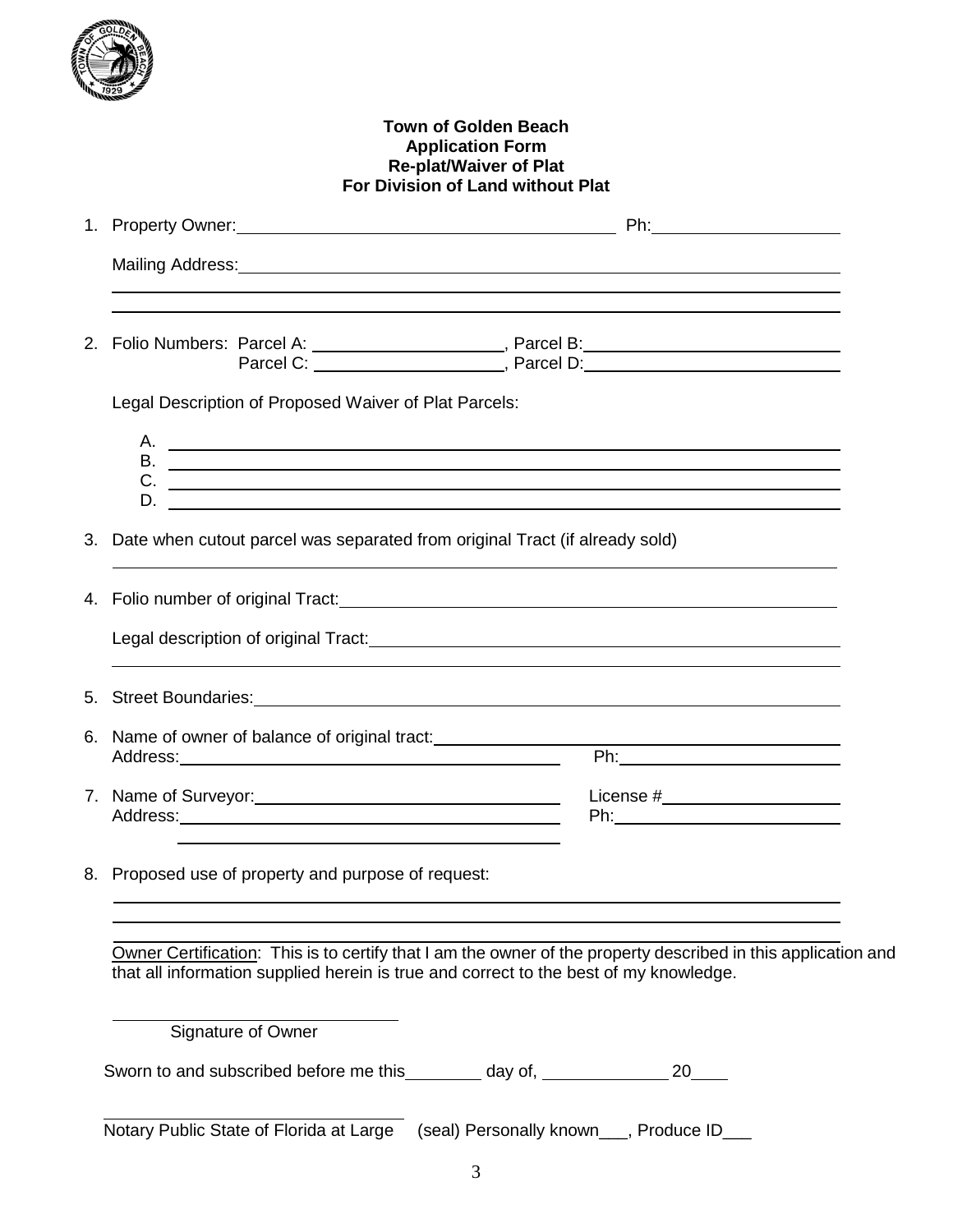

### **Town of Golden Beach Application Form Re-plat/Waiver of Plat For Division of Land without Plat Power of Attorney Affidavit**

I, being duly sworn, depose and say that I am the owner of the property described in this application and that I am aware of the nature and request for:

Relative to my property and I am hereby authorizing:<br>
Relative to my property and I am hereby authorizing:

to act on my behalf as my legal representative before the Building Regulation Advisory Board and Town Council Hearing.

Signature of Owner

Sworn to and subscribed before me this \_\_\_\_\_\_\_ day of, \_\_\_\_\_\_\_\_\_\_\_\_\_\_\_\_\_\_\_\_\_\_\_\_\_20\_\_\_\_\_

Notary Public State of Florida at Large (seal)

Personally known\_\_\_, Produce ID\_\_\_